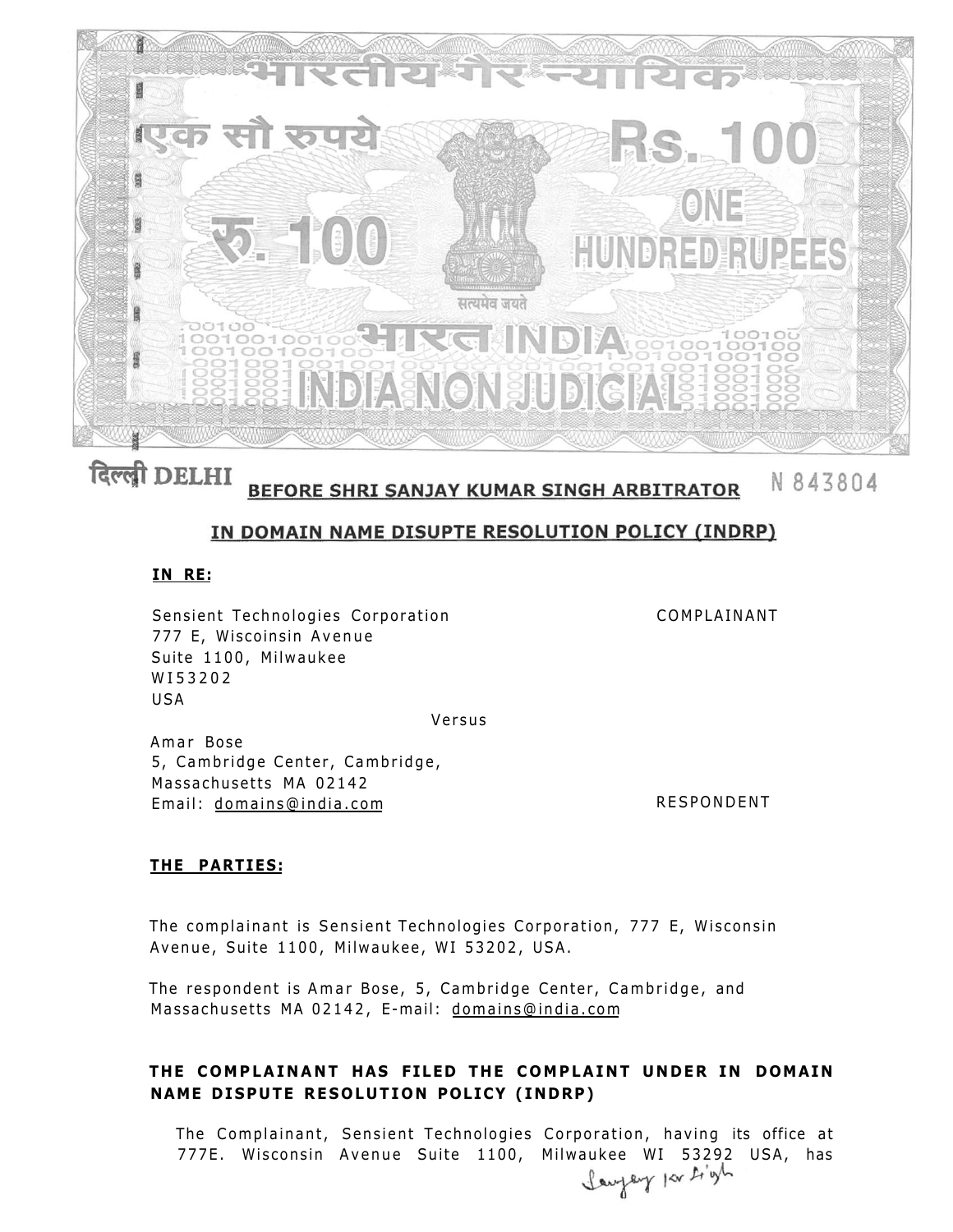invoked .IN Domain name Dispute Resolution Policy for the transfer of the domain name SENSIENT.CO.IN currently registered in the name of Amar Bose (respondent) of 5 Cambridge Centre, Cambridge, Massachusetts MA 02142.

- 2. The complaint has been filed by Ms. Rachna Bakuru of Ranjan Narula Associates, Intellectual property Attorney, at Vatika Towers 10™ Floor, Block B, Sector 54, Gurgaon-122002: under authorization from the Complainant vide power of attorney dated 15" November, 2010. Email: [rbakhru@indiaipriqhts.com](mailto:rbakhru@indiaipriqhts.com) . A copy of the aforesaid power of Attorney has also been filed and marked as Exhibit A.
- 3. The complaint has instituted the present complaint in order to protect the Complainant's rights in the trade mark and domain name SENSIENT which has been unauthorisedly copied by the Respondent and has registered an identical domain name ([www.sensient.co.in\)](http://www.sensient.co.in) with the .Co.IN registry. A copy of WHOIS report has been enclosed by the complainant as Exhibit- B for contact details of the respondent and the aforesaid domain name registration.

#### **THE COMPLAINANT HAS GIVEN THE DETAILS ABOUT IT AS UNDER:**

- 4. The Complainant is a global company with operations in more than 30 countries is the world's leading supplier of flavors, fragrances and colors used to make a diverse variety of foods and beverages, pharmaceuticals, cosmetics, home and personal care products, specialty printing, and imaging products computer imaging and industrial colors. The Complainant employs advanced technologies around the world to develop specialty food and beverage systems, cosmetic and pharmaceutical ingredient systems, inkjet and specialty inks, display imaging chemicals and other specialty chemicals. The Complainant's employs 3600 employees worldwide and its customer include major international manufacturers representing some of the world's best- known brands.
- 5. The complainant was founded in 1882 as Meadow Springs Distilling Company. In the late 1800s, Complainant changed its name to National Distilling Company. Subsequently, National Distilling Company changed its name to Red Star yeast and products Company. Red Star yeast products Company changed its name to Universal Foods Corporation in 1962. In 2000 Universal Foods Corporation changed its name to Sensient Technologies Corporation (Complainant) .
- 6. The complainant has offices around the world including in USA, Canada, United Kingdom, Germany, Italy, France, Switzerland, Belgium, Korea, China, Australia, New Zealand, Thailand to name a few.
- 7. In India Sensient Private Limited is Complainant's subsidiary having its registered office at 322 Solitaire Corporate Park Andheri Kurla Road Andheri East Mumbai. It was incorporated on October 12, 2001.
- 8. The complainant also owns the websites www.sensient.com [www.sensient-tech.in ,](http://www.sensient-tech.in) [www.sensient-tech.com w](http://www.sensient-tech.com)hich are accessible from

Sangay Kr L'ogh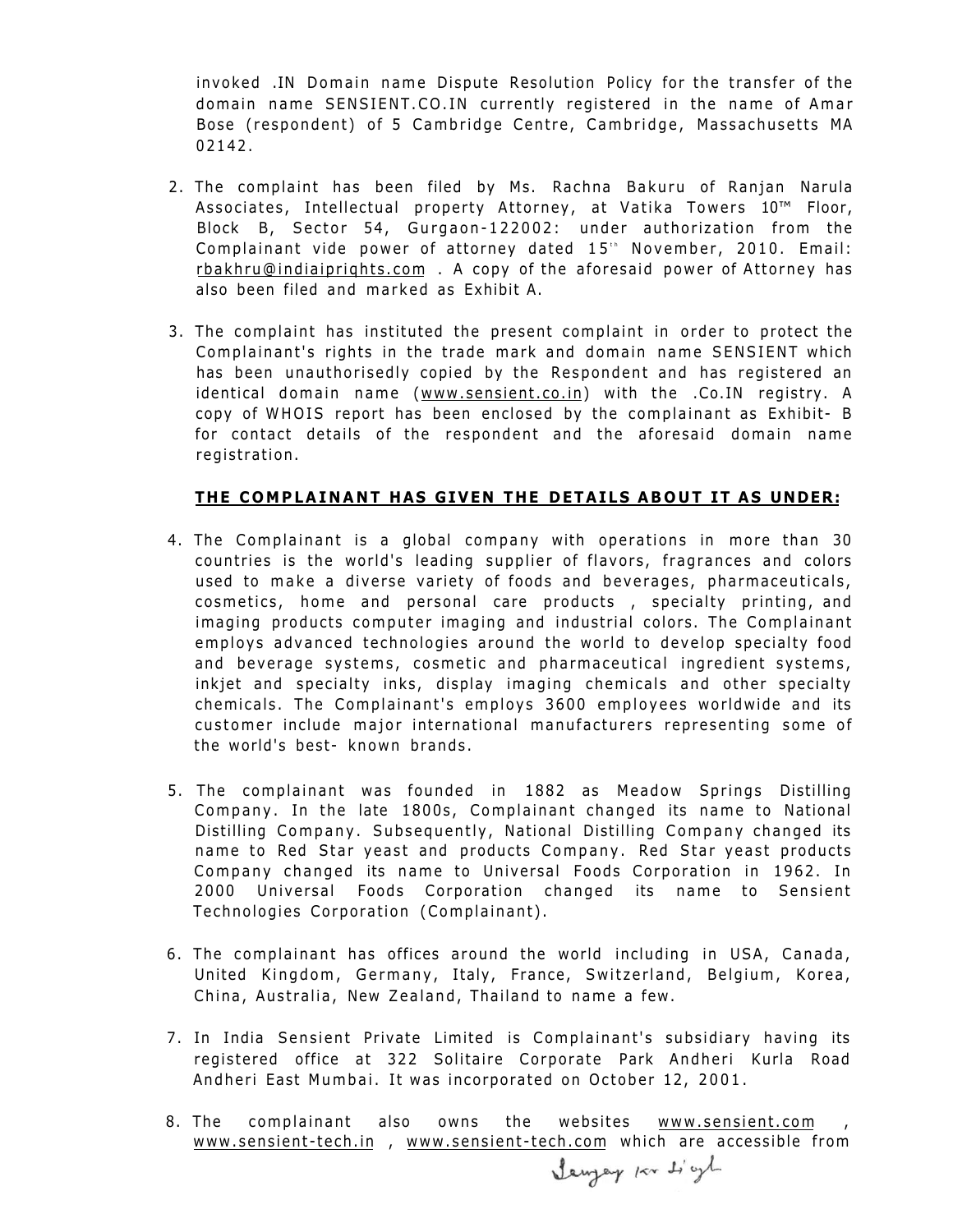worldwide and is available for use by users globally, including those in India. The Complainant has alleged that the domain name www.sensient.<u>com</u> was created on 27<sup>th</sup> September 1998and is valid until 26<sup>th</sup> September 2020, domain name <u>www.sensient-tech.in</u> was created on  $18$ <sup>th</sup> March 2008 and is valid until  $18$ <sup>th</sup> March 2011 and the domain name <u>www.sensient-tech.com</u> was created on 19<sup>th</sup> July 2000 and is valid until 19<sup>th</sup> July 2020. The complainant has filed the copy of the WHOIS web shots as **Exhibit-C.** The complainant has filed the third party summary of SENSIENT history which refers to the complainant and none else from Wikipedia as **Exhibit-D.** The Complainant has contended that it is widely known that Wikipedia is an encyclopedia edited by the masses. Therefore this information reflects the view point of the general public and not necessary people related to the complainant.

### **INTELLECTUAL PROPERTY RIGHTS IN THE MARK SENSIENT:**

9. The Complainant has submitted that in India, the complainant has obtained registration of the trademark "SENSIENT" in numerous classes as detailed below:

| Registration | Registration                     | Class          | Validity                    |
|--------------|----------------------------------|----------------|-----------------------------|
| No.          | Date                             |                |                             |
|              |                                  |                |                             |
|              |                                  |                | 12 <sup>th</sup> APRIL 2014 |
| 1278269      | 12 <sup>th</sup> April 2004      |                | 12™ April 2014              |
| 1278266      | 12™ April 2004                   | -5             | 12™ April 2014              |
| 1278270      | 12™ April 2004                   | 5              | 12 <sup>th</sup> April 2014 |
| 1278271      | 12™ April 2004                   | 29             | 12th April 2014             |
| 1278272      | April 2004<br>$12$ <sup>th</sup> | 30             | 12 <sup>th</sup> April 2014 |
|              | 1278268                          | 12™ April 2004 | $\overline{2}$              |

The Complainant has attached copies of registration certificates as Exhibit -E.

1 0. The Complainant has further submitted that pending applications/registrations of the SENSIENT in a number of countries around the world including United States of America Australia, Argentina, Canada, china, European Community, Malaysia, Turkey, Thailand, Switzerland, Sri Lanka, South Africa to name a few. The Complainant has annexed copies of few world wide registration certificates in the name of the Complainant as Exhibit- F. The Complainant has annexed the list of countries where the Complainant has pending applications/ registrations for the mark SENSIENT as Exhibit G.

# **COMPLAINANT' S SALE S FIGURES WORLDWIDE:**

11. The Complainant Company has generated revenue of US\$ 1201 million for the year 2009. The Complainant Company has contended that the sales in U.S.A accounted for 59% of the total sales. The Complainant Company has filed summary of the Complainant's revenue and financial figures for the period 2004 to 2009 as Exhibit H. Further, the Complainant Company has contended that the Complainant has recorded revenue of US\$ 773 and generated income of US\$124, 5 FROM its flavour and fragrances Group and Group for the year **2009** 

Lenger Kr Sight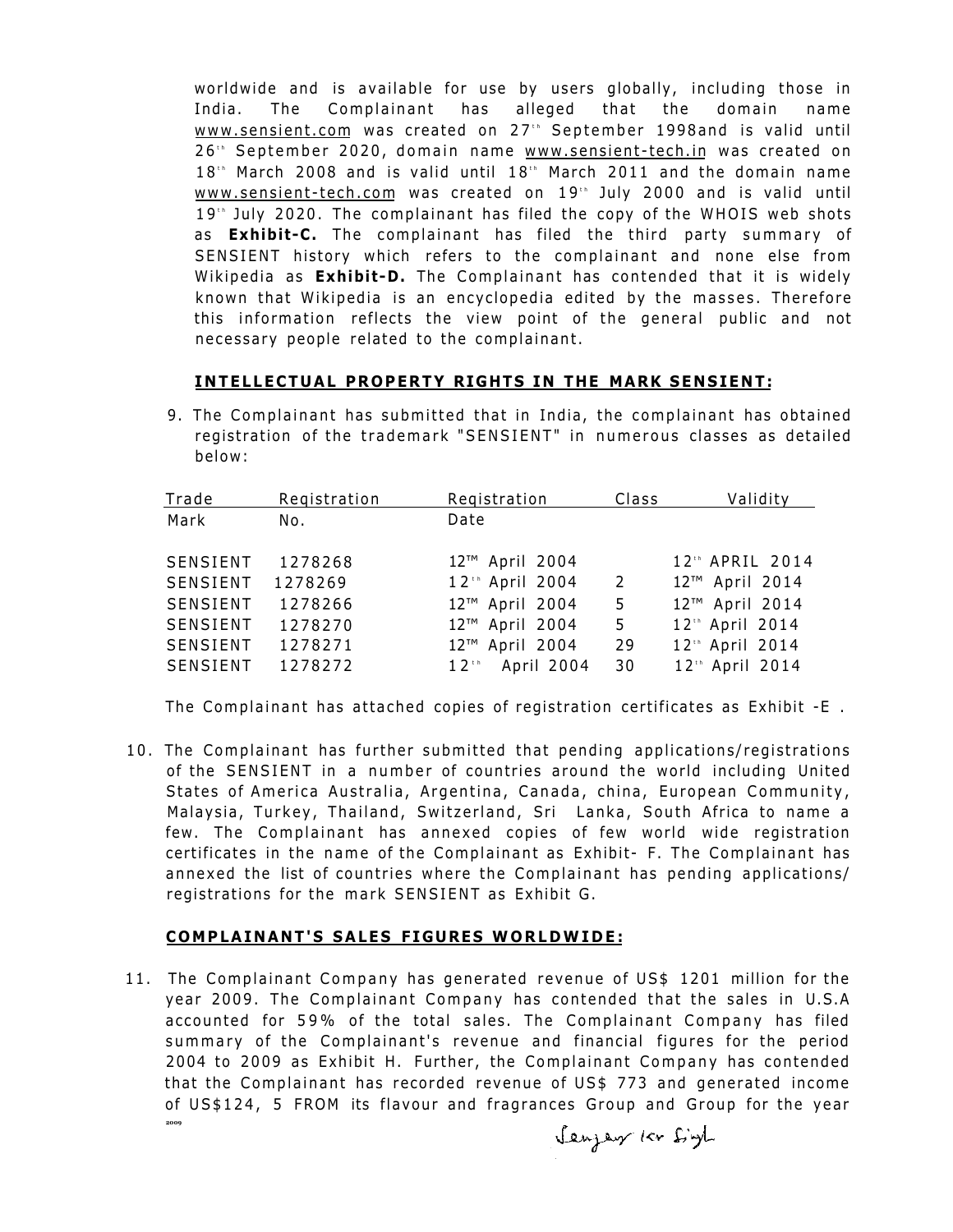### **CONTENTIONS AND SUBMISSIONS OF THE COMPLAINANT:**

- 12. The Complainant has submitted that the overwhelming success of SENSIENT products has resulted in Complainant gaining extensive goodwill and reputation in the said mark/name world wide and in India. The members of the trade and public exclusively associate the mark/ name SENSIENT with the business of the Complainant and none other.
- 13. The Complainant has submitted that the as mentioned in the preceding paragraphs, the Complainant owns the intellectual property in the trade mark and domain name "SENSIENT ' including its trade mark registrations and domain names registrations. The complainant is the registrant and user of several domain name containing the SENSIENT mark e. g.

|       | www.sensient.com                 |
|-------|----------------------------------|
| ii.   | www.sensient-tech.in             |
| iii.  | www.sensient-tech.com            |
| iv.   | www.sensientfoodcolors.com       |
| V.    | www.sensientflavors.com          |
| vi.   | www.sensientdehvdratedflavrs.com |
| vii.  | www.sensient-flavors.com         |
| viii. | www.sensientfraarances.com       |

The Complainant has submitted that the overwhelming success of it mark/ name SENSIENT has resulted in the Complainant gaining extensive goodwill and reputation in the mark world- wide including in India. The Complainant has further submitted that it is Common for every business and household in India to use the Internet for emails, browsing web - sites, entertainment etc. A compilation of printouts from various independent web-sites has been filed by the complainant as EXHIBIT-I evincing popularity of the Complainant's Mark / name SENSIENT in India.

- 14. The Complainant has submitted that the Respondent has registered the identical domain name [www.sensient.co i](http://www.sensient.co)n with the .Co IN registry. The Complainant has submitted that aforesaid domain name incorporates the complainant's well known and prior registered mark SENSIENT.
- 15. The Complainant has submitted that on account of its extensive use and popularity the domain name/ trademark SENSIENT across the world, the SENSIENT mark/ name is well recognized by different fragments of society. Therefore, the Respondent can have no plausible reason for adoption of a domain name phonetically, visually and conceptually identical to the complainant' Well- known and highly distinctive trademark and domain name SENSIENT. The Complainant has alleged that the Respondent's intention is clearly to take advantage of the goodwill and reputation enjoyed by the Complainant's trademark / domain name SENSIENT.
- 16. The Complainant has submitted that it will suffer incalculable harm and injury to its goodwill, reputation and business in general if the respondent is allowed to maintain it registration of domain name SENSIENT.CO.IN . The loss and damage will not only be to the Complainant's reputation but also result in

Sangery por Lingle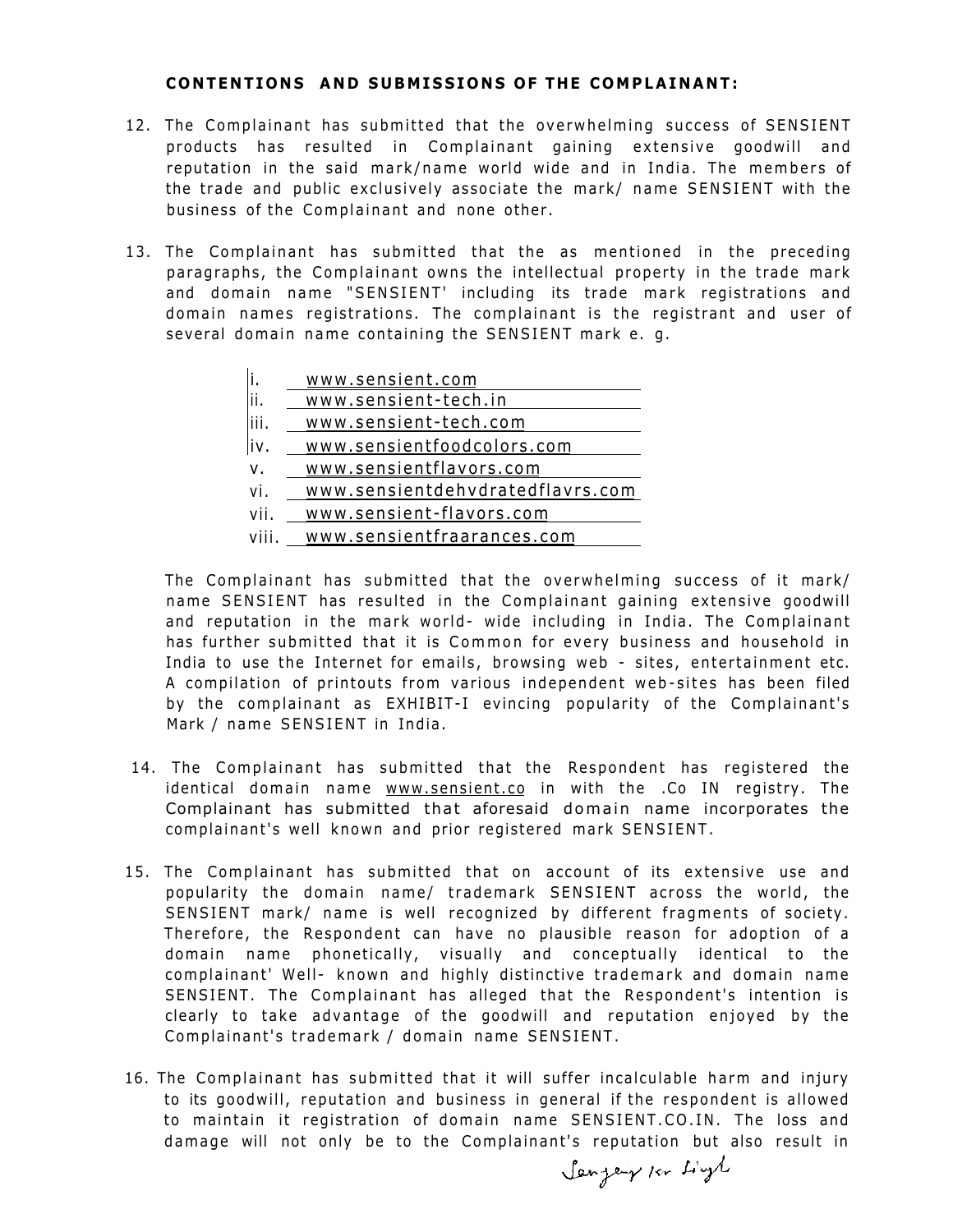confusion and deception among the trade and public who would subscribe to the Respondent's service assuming it to be sourced, sponsored, affiliated, approved, authorized or endorsed by the Complainant. The trade and public m ay also assume that there exists connection between the Complainant and the Respondent which is likely to further harm the reputation enjoyed by the Complainant.

- 17. The Complainant has further submitted that it is a settled proposition of law that where there is copying, dishonesty ought to be presumed. The Complainant has alleged that in the present case, copying by the Respondent is evident from its adoption of an identical domain name. Furthermore, Respondent's intention is clearly to take a free ride on the goodwill and the unique 1 sales appeal that the Complainant's goods under the mark / domain SENSIENT has achieved over a period of time.
- 18 The Complainant has further submitted that the Respondent has registered the domain name so as to offer it to a third party for sale. The mark/ name SENSIENT has been coined by the Complainant and has no dictionary meaning. Thus, the mark/ name SENSIENT exclusively refers to the Complainant and none else. Further, given the worldwide publicity of the SENSIENT mark and domain and considering the highly distinctive nature of the SENSIENT mark and name in respect of the complainant's aforesaid business activities, the adoption and registration of an identical domain name and mark cannot be a coincidence. The Complainant has alleged that the registration of the domain is in bad faith intended to derive monetary and commercial gain. The Complainant has also alleged that in the circumstances , the present case is clearly that of cyber- squatting and Further, use of an identical domain name by the Respondent is likely to mislead/ divert consumers and also tarnish the reputation of the trademark of service mark of the Complainant.
- 19. The complainant has filed the printout from the Respondent's website as Exhibit -J showing their dishonest conduct aimed at taking advantage of the - complainant's reputation. The Complainant has submitted that **on** a mere look at the Respondent's website, it is clear that the respondent is not carrying out any activities from the aforesaid site. The [www.sensient.co.in d](http://www.sensient.co.in)omain name currently displays "sponsored listing" but does not have any substantive content, It is submitted by the complainant that the respondent has Registered the domain name [www.sensient.co.in f](http://www.sensient.co.in)or the purpose of reselling and not for carrying out any business. The complainant has humbly submitted that the respondent'should not be allowed to continue with the aforesaid illegal activities and its registration in respect of domain name www. sensient.co. in and the said domain name registration should be transferred to the Complainant.
- 20. The complainant has submitted that the Respondent has no rights or legitimate interest in the domain name SENSIENT for the following reasons:

a) The domain name was registered by the Respondent on January 8, 2011and at this time; the Complainant has prior trade mark**/domain** name

Sangay Kr sigh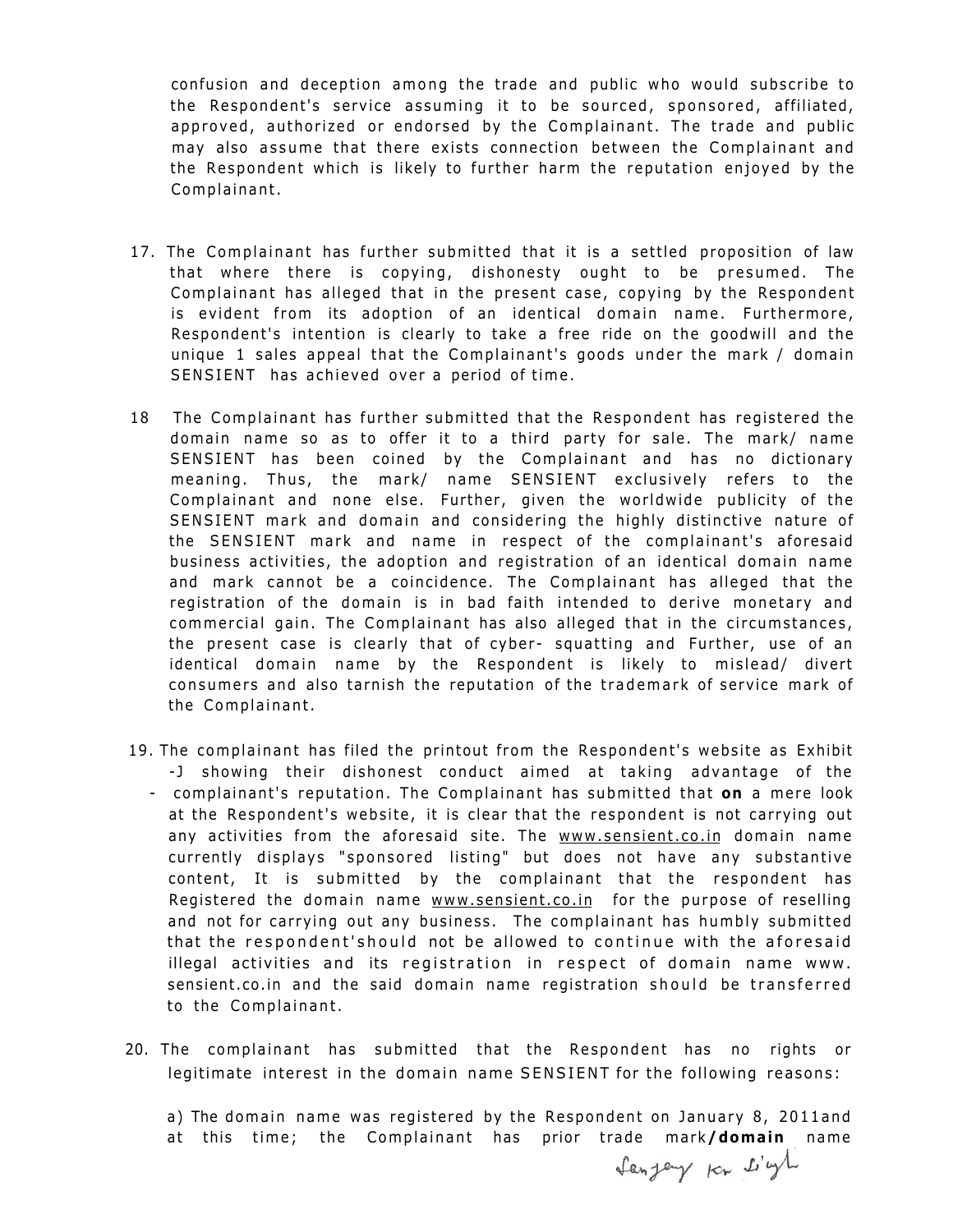[vvvvvv.sensient.com](http://vvvvvv.sensient.com) Registration and considerable reputation in the SENSIENT Mark and / domain name in India and abroad. The complainant is the registered proprietor of the mark SENSIENT in numerous classes in India Since 2004. The mark/name SENSIENT was used by the Complainant as early as January 23 2001. In India the Complainant's subsidiary Sensient India private limited was incorporated in the year 2001. Therefore, the Respondent was aware of the Complainant's trade mark rights in the SENSIENT mark/ name and its adoption of an identical domain [www.sensient.co.in i](http://www.sensient.co.in)s in bad faith.

b) The Respondent is not and has never been known by the SENSIENT name or by any similar name. Respondent does not have any active business operations in the name of SENSIENT,

c) The Respondent domain name website does not have any active content and has been merely blocked/ Registered with an intention to benefit from the sale of a famous domain name. The web- site contains' sponsored listings' only and therefore there is no legitimate business interest of the Respondent in blocking/ registering the said domain name. The sole purpose of registering the domain name [www.sensient.co.in b](http://www.sensient.co.in)y the Respondent is to derive illegal profits by offering the domain name for sale.

d) The Respondent is not even based in India but United States as per the contact details available online and therefore, there is no legitimate business interest in registering the domain name with the .CO IN Registry.

- 2 1. The complainant has further submitted that the domain name was Registered and being used by the Respondent in bad faith due to following:
	- i) At the time of registration of the domain name by the Respondent i.e., on January 8, 2011, the mark and domain name" SENSIENT" was wellknown and registered in India and elsewhere across the world. Therefore, the popularity and registration of" SENSIENT" mark and domain name was a constructive notice to the Respondent on complainant's rights in the" SENSIENT mark and name thus, the adoption of an identical mark/ by the domain name Respondent is in bad faith.
	- ii) The complainant's mark and the domain name" SENSIENT" is a coined word and highly distinctive in nature: particularly in relation to the goods that it represents. Therefore, there cannot be any plausible reason for adoption of an identical mark/ domain name by the Respondent but bad faith. The Respondent cannot be co-incidence.
	- iii) Furthermore as mentioned in the preceding paragraphs, there cannot be any plausible reason for an identical mark/ domain name www. sensient.co.in by the Respondent but bad faith
	- iv) The Respondent is not carrying out any business activities through the / domain name [www.sensient.co.in a](http://www.sensient.co.in)nd as mentioned in the previous paragraph has merely blocked/ Registered the said domain name for

Senzey por Single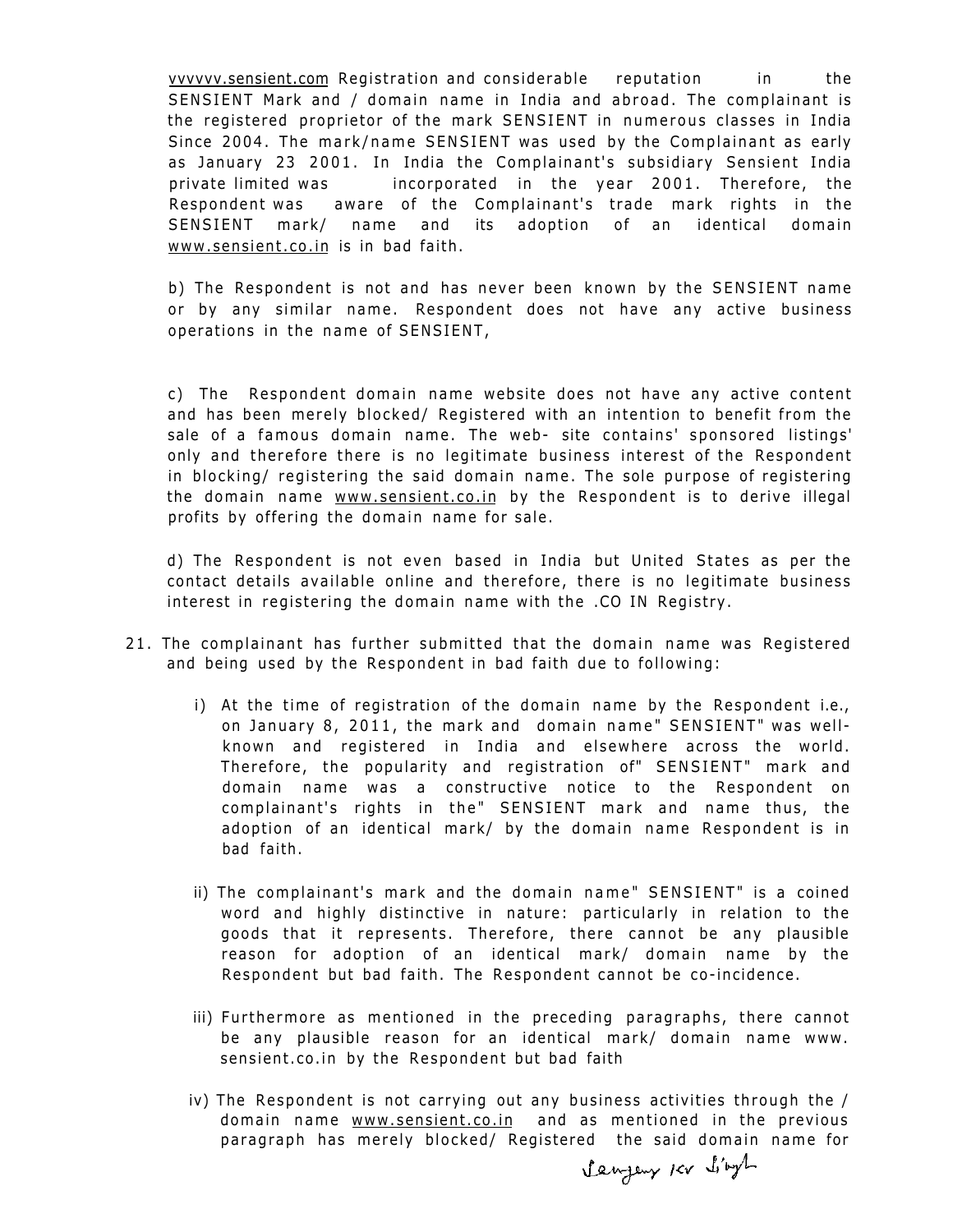the purpose of reselling for a considerable amount. The Respondent's has offered to sell the domain name [www.sensient.co.in](http://www.sensient.co.in) through www. [sedo.com](http://sedo.com) that deals in domain name sale/ purchase and auction. The printout from SEDO offering the/ domain name [www.sensient.co.in f](http://www.sensient.co.in)or sale has been filed by the complainant as Exhibit-K. Thus, it is obvious that the registration of the domain name "SENSIENT.CO.IN" by the Respondent is in bad faith.

- 22. The complainant has further submitted that circumstance outlined above clearly indicate that the Registrant has Registered and adopted the aforesaid domain names primarily for the purpose of reselling or transferring to the complainant' or its competitor for a valuable consideration with a view to make illegal profits.
- 23. The complainant has further submitted that in light of the submissions made in the preceding paragraphs, the Respondent should be restrained from its illegal activities and the domain name registration in [www.sensient.co.in](http://www.sensient.co.in) is transferred to the complainant.

#### **ARBITRATIO N PROCEEDINGS :**

- 24. On 18-03-2011, I informed the respective parties to the complaint, about my appointment as an arbitrator. Accordingly, I issued notice to the respondent and called up on the parties to file their counter/ reply and rejoinder with the supportive document/evidence.
- 24-. A copy of complaint has already been sent to the respondent by the .In Registry. Upon receipt of the complaint, the Arbitrator sent a notice dated 18- 03-2011 to the respondent to send his defence / counter to the complaint along with supportive documents / evidence at his e-mail address within Seven days from receipt. But the respondent did not come forward and did not submit his defence / counter to the complaint.
- 25. Thereafter, the Arbitrator again sent a reminder notice dated 27-03-2011 by giving another opportunity to the respondent to send his defence / counter to the complaint within further three(3) days with further notice that in default of non-filing or sending of the defence / counter to the complaint, award would be passed ex-parte on merits of the complaint. The respondent again did not file any defence / counter or document in support of his defence to the complaint.
- 26. Despite of failure on part of respondent to file any defence / counter or document in support of his defence to the complaint, Arbitrator again sent a reminder/notice dated 02-04-2011 to the respondent directing the respondent file any defence / counter or document in support of his defence to the complaint within two(2) days with further notice that this was last and final opportunity failing which the complaint would be decided ex-parte on merits of the complaint and no further opportunity shall be granted.
- 27. The respondent has not filed or submitted any reply / defence / counter to complaint to the Arbitrator in spite of repeated notices/reminders . The respondent has not bothered to send any reply / defence / counter to

Langery par Light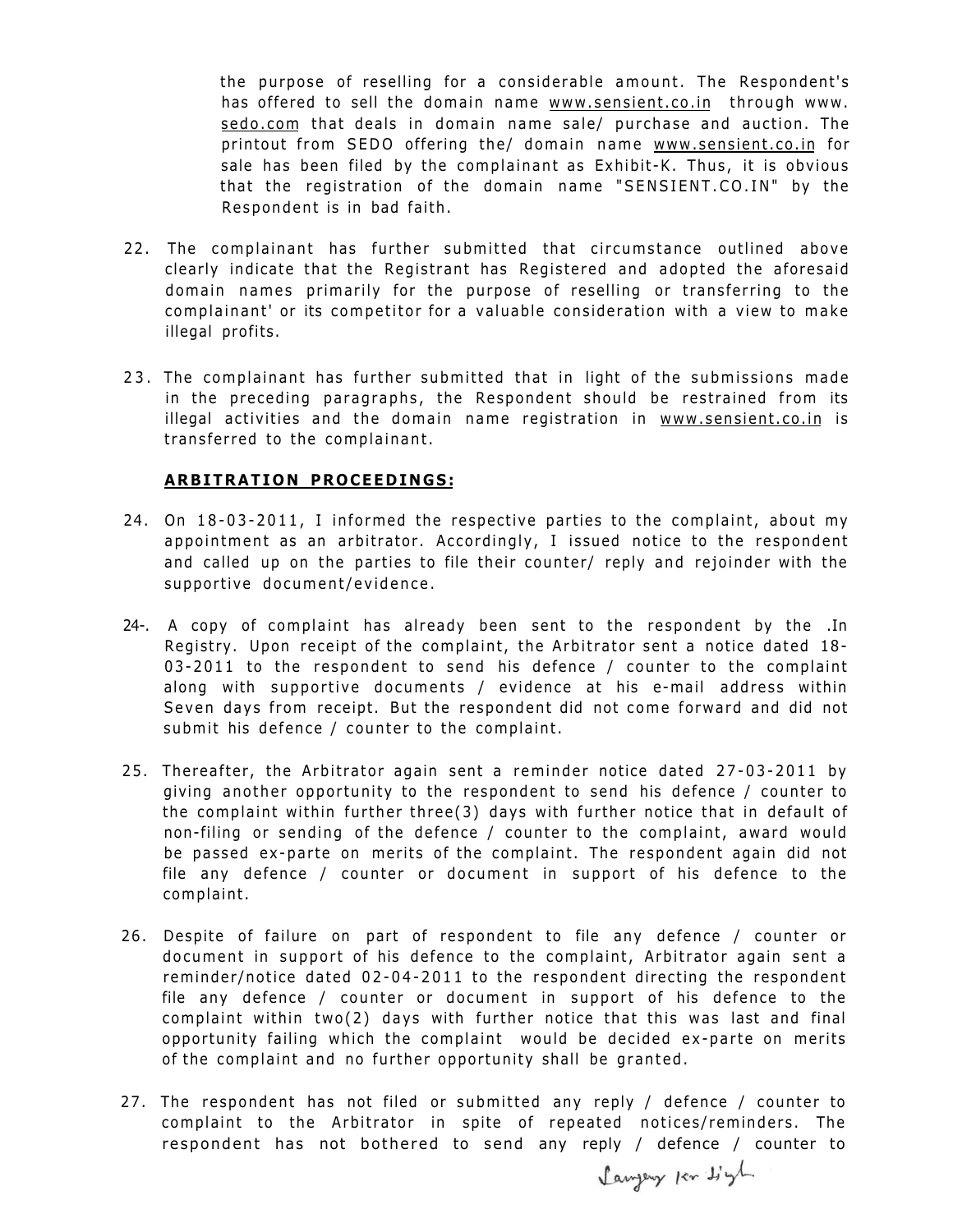complaint to the Arbitrator though sufficient time and opportunity has been granted to him.

Therefore, the present case is being decided on complainant's contentions and merits of the complaint and as per law of the land.

#### **28. OPINION AND FINDINGS ON MERITS:**

### **A) Whether the domain name is identical or confusingly similar to a trademark in which complainant has right.**

It has been held in Indian decision M/s Satyam Infoway Ltd. Vs. M/s Siffynet Solution (P) Ltd. JT. 2004 (5) SC 541, that Domain name has all characteristics of trademark. As such principles applicable to trademark are applicable to domain names also. In the said case the words, "Sify' & 'Siffy' were held to be phonetically similar and addition of work 'net' in one of them would not make them dissimilar.

Thus taking into consideration the decisions relied by complainant and mentioned in the aforementioned paragraphs and further the decision passed by the Apex court in M/s Satyam Infoway Ltd. Vs. M/s Siffynet Solution (P) Ltd. JT. 2004 (5) SC 541, the conclusion is that domain name and trademark, which may be used in different manner and different business or field, or sphere, can still be confusingly similar or identical.

Hence the conclusion is that the domain name of respondent is identical and confusingly similar to the trademark of complainant.

Now the other important aspect that needs consideration is, as to whether the complainant has right in the trademark. The complainant has contended that the Registrant has Registered and adopted the aforesaid domain names primarily for the purpose of reselling or **transferring** to the **complainant '** or its competitor for a valuable consideration with a view to make illegal profits.

The respondent has not submitted any reply / defence / document/evidence to the complaint of the complainant in spite of repeated notices from the arbitrator. The respondent, despite sufficient opportunities, has failed to file any response/reply/counter in the arbitral proceedings to establish any circumstance that could assist it in demonstrating any right or legitimate interest in the disputed domain name.

The complainant has been able to make out a prima facie case of lack of rights of and legitimate interests. The complainant has also filed documents in support of its claim which certainly has evidentiary value. The respondent has failed to rebut the presumption of absence of rights of and legitimate interests.

The complaint filed sufficient evidence and documents in support of the complaint. The respondent on the other hand failed to rebut the submission of the complainant in the present complainant. Hence the conclusion is that the domain name "[www.sensient](http://www.sensient.co.in)**.co**.in" is identical and confusingly similar to the trademark of complainant "SENSIENT " and the complainant has established **that** he has right in the trademark "SENSIENT" .

Janjey kr Livyl